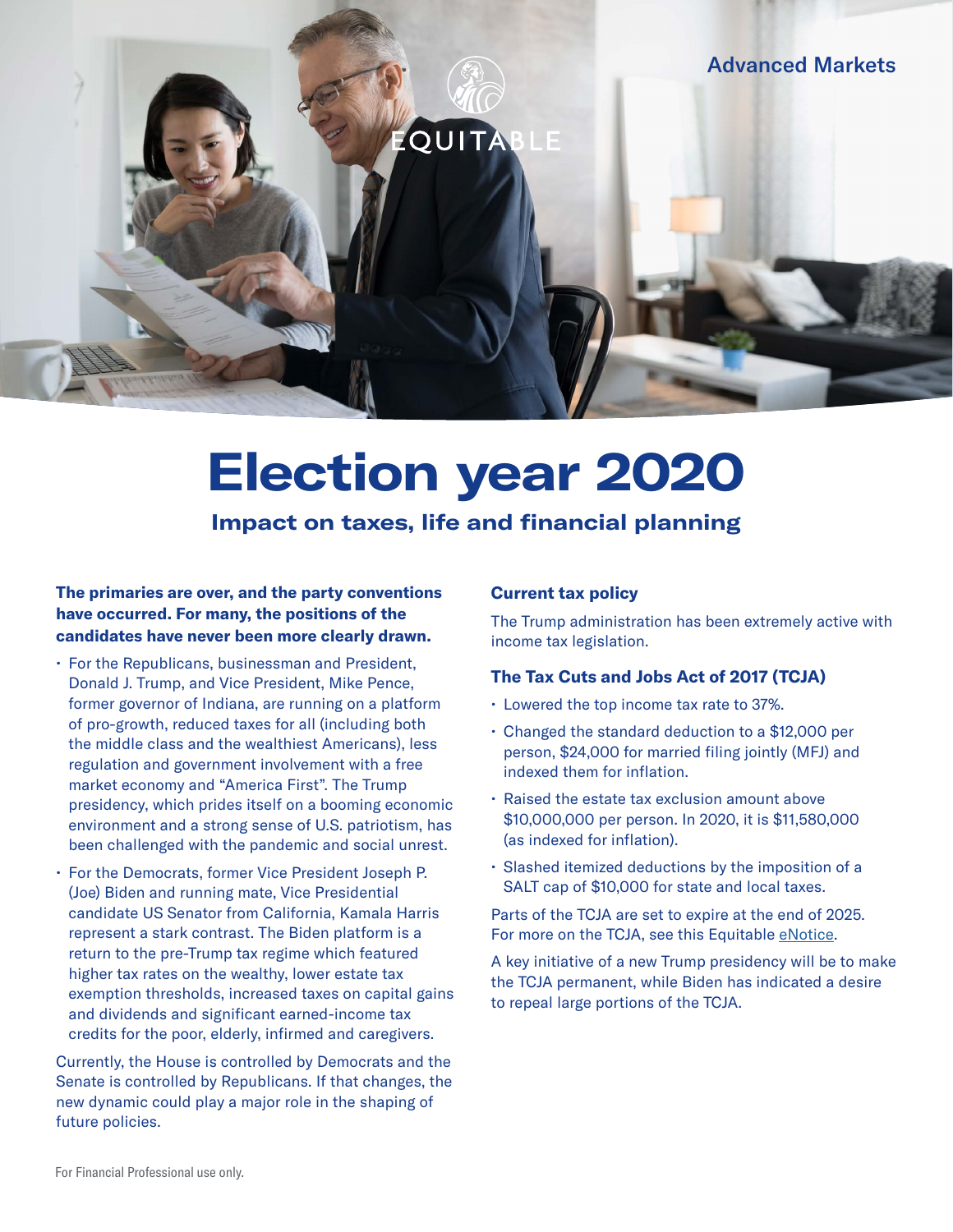Most of the significant tax breaks under TCJA went to businesses including:

- Cutting the corporate tax rate to 21%.
- Adding an up to 20% exclusion from income for flow through companies known as QBI, or qualified business income, with some income limitations.

For more on this 20% exclusion, see this Equitable [eNotice](https://cm.equitable.com/res/prd/GE-3029731.pdf).

Setting Up Every Community for Retirement Enhancement (SECURE) Act:

- Expanded the ability for employers to offer qualified retirement plans, but also paid for that expansion by moving the required beginning date for minimum required distributions (RMD) to age 72, adopting new longevity tables and imposing a 10-year payout on most non-spousal beneficiaries.
- Only "eligible designated beneficiaries EDBs," such as persons suffering disabilities, long-term care illnesses, minor children until they reached the age of majority or persons within 10 years of age of the plan participant were allowed to use their single life expectancy.

For more on the SECURE Act changes see the Equitable [eNotice](https://cm.equitable.com/res/prd/GE-3175400.pdf).

Coronavirus, Aid and Relief (CARES) Act of 2020, followed by the Payroll Protection Program (PPP) and Health Care Enhancement Act (HCEA) of 2020 and the Pension Protection Program Flexibility Act (PPPFA) of 2020:

• Attempted to interject liquidity (of close to \$3 trillion dollars) into an economy that had been ravaged and shut down by the Coronavirus pandemic.

- Waived required minimum distributions for 2020.
- Permitted Coronavirus-related distributions (CRDs) of up to \$100,000 from existing defined contribution plans (including 401(k) plans and individual retirement arrangements).
- Delayed payroll tax collection until 2021.
- Delayed funding of qualified plans, including defined benefit plans delayed until 2021.
- Provided stimulus checks.
- Enhanced unemployment benefits, including adding unemployment benefits for sole proprietors and so-called gig workers.
- Uncapped net operating loss carry forwards and backs.

The PPP forgivable loan program was emptied twice, as was the Economic Injury Disaster Loans (EIDL) (30 year non forgiven loan program). However,loan forgiveness, or lack thereof, will become a rallying cry for many small business owners who felt that they were misled by the Small Business Administration (SBA) as to the tax consequences of the loans used to shore up their businesses.

### **Current tax brackets for Individuals in 2020**

In 2020, the income limits for all tax brackets, and all filers will be adjusted for inflation. The top marginal income tax rate of 37% will hit taxpayers with taxable income of \$518,400 and higher for single filers and \$622,050 and higher for married couples filing jointly.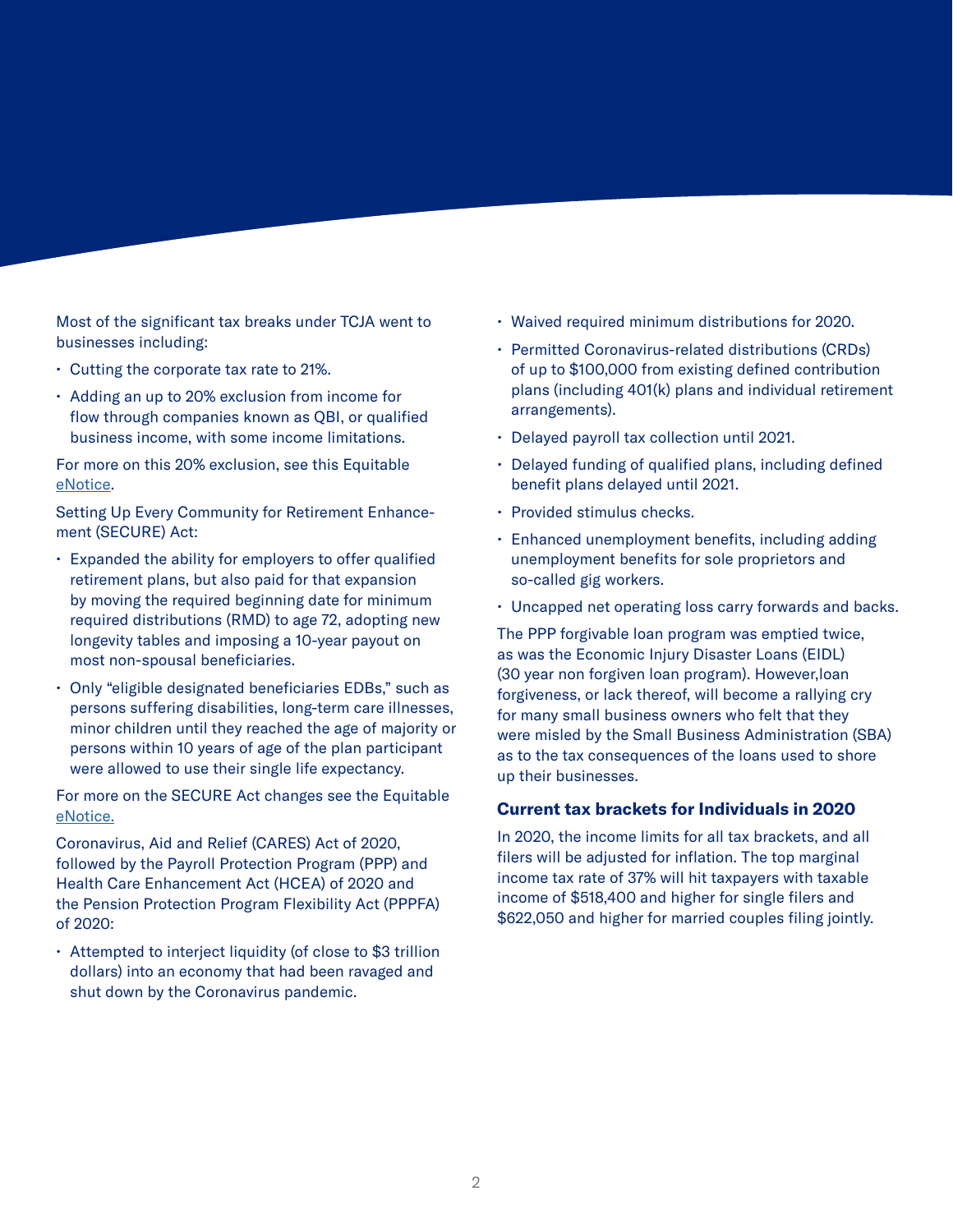## **Current tax brackets (Individuals 2020)**

In 2020, the income limits for all tax brackets, and all filers will be adjusted for inflation. The top marginal income tax rate of 37% will hit taxpayers with taxable income of \$518,400 and higher for single filers and \$622,050 and higher for married couples filing jointly.

| Rate | Single individuals,<br>taxable income over | <b>Married individuals</b><br>filing joint returns,<br>taxable income over | <b>Heads of</b><br>households, taxable<br>income over |
|------|--------------------------------------------|----------------------------------------------------------------------------|-------------------------------------------------------|
| 10%  | \$0                                        | \$0                                                                        | \$0                                                   |
| 12%  | \$9,875                                    | \$19,750                                                                   | \$14,100                                              |
| 22%  | \$40,125                                   | \$80,250                                                                   | \$53,700                                              |
| 24%  | \$85,525                                   | \$171,050                                                                  | \$85,500                                              |
| 32%  | \$163,300                                  | \$326,600                                                                  | \$163,300                                             |
| 35%  | \$207,350                                  | \$414,700                                                                  | \$207,350                                             |
| 37%  | \$518,400                                  | \$622,050                                                                  | \$518,400                                             |
|      |                                            |                                                                            |                                                       |

### **Capital gains and dividends**

|     | Single individuals,<br>taxable income over | <b>Married individuals</b><br>filing joint returns,<br>taxable income over | <b>Heads of</b><br>households, taxable<br>income over |
|-----|--------------------------------------------|----------------------------------------------------------------------------|-------------------------------------------------------|
| 0%  | \$0                                        | \$0                                                                        | \$0                                                   |
| 15% | \$40,000                                   | \$80,000                                                                   | \$53,600                                              |
| 20% | \$441,450                                  | \$496,600                                                                  | \$469,050                                             |

Net income tax threshold is \$250,000 add 3.8%.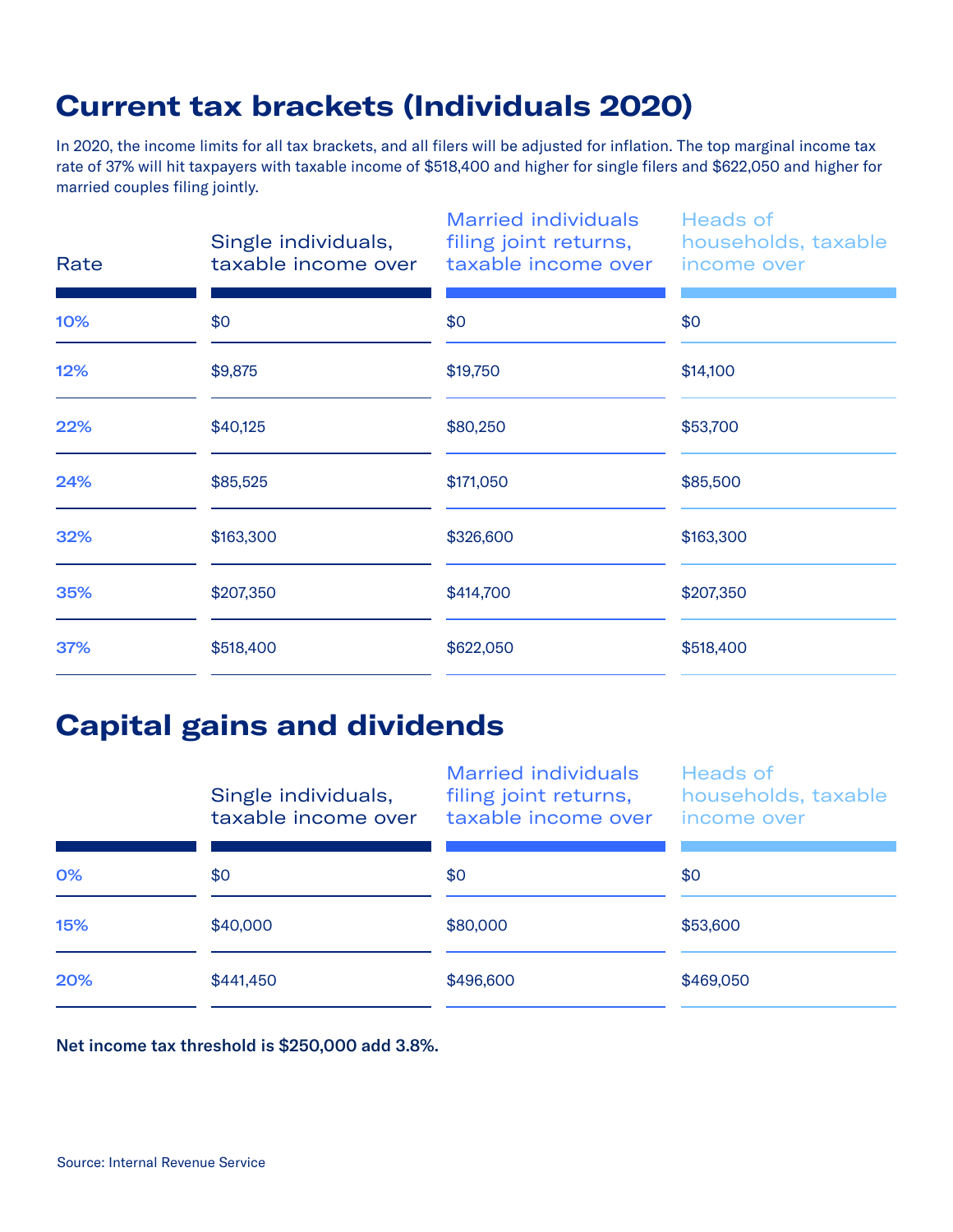## **Trump administration 2020 and beyond**

A top priority of a new Trump presidency will be to make the TCJA permanent.

### **Middle class tax cuts**

On numerous occasions, the Trump administration has called for a middle-class tax cut. This would likely be in the form of increasing threshold amounts. For example, the 24% bracket for single persons begins at \$40,125 and \$80,250 for those married filing jointly. These amounts could increase to \$45,000 and \$90,000, perhaps.

### **Index capital gains for inflation**

A favorite Trump proposal is the indexing of basis for inflation as a means to reduce capital gain taxes. Here is how it would work.

- Today, a person buys a stock at \$1.00 per share, holds the stock for 5 years, and sells it for \$2.00. \$1.00 of capital gain would be taxed at a bracket that could be as high as 23.8% (the capital gain rate plus the net investment income rates) if the individual had income of \$441,450. The tax paid assuming the maximum capital gain bracket would be 23.8% or approximately 24 cents of tax for an after-tax capital gain of 76 cents.
- Under the inflation adjusted scenario, the same stock would be purchased for \$1.00 and sold 5 years later for \$2.00. However, assuming a 2% annual inflation rate over 5 years, the cost basis in the stock would rise from \$1.00 to \$1.10, making only 90 cents subject to the maximum capital gains rate. Assuming no change in the tax rates themselves (other than the indexing), the tax would be 21 cents for a net after-tax capital gain of 79 cents.

### **Healthcare**

The Trump administration seeks to eliminate the Patient Protection and Affordable Care Act (ObamaCare) and replacement it with a lower cost "TrumpCare" and most likely eliminate the 3.8% net investment income tax as well.

## **The Biden platform**

Unlike some of his opponents in the Democratic primaries (e.g., Elizabeth Warren and Bernie Sanders), Biden has not pushed for a "wealth tax." That doesn't mean he is opposed to taxing the wealthy more heavily. For instance, to help close the income gap, he has suggested:

- Restoring the highest personal income rate to 39.6% (it was lowered to 37% by the TCJA).
- Capping itemized deductions for the wealthiest Americans at 28% of adjusted gross income.
- Limiting "like-kind exchanges" by real estate investors.
- Phasing-out the 20% deduction for qualified business income for upper-income taxpayers.

Biden has indicated he won't raise taxes for anyone making less than \$400,000, though. He has also proposed eliminating the step-up in basis for inherited capital assets, which means more taxes on wealth passed to heirs, and ending favorable tax rates on capital gains for anyone making over \$1,000,000.

On the federal estate and gift tax front, look for the federal estate tax exemption to be reduced back to pretax reform levels; perhaps \$3,500,000, which has been a long-stated Democratic position.

The Biden-Sanders Unity Task Force was created in the spring when Biden became the nominee. The Task Force published a comprehensive set of recommendations that purport to serve as the planks of the Democratic party platform should Biden win the Presidency. These recommendations represent an attempt to forge a new social and economic contract with the American people – a contract whose objectives are to:

- Create millions of new jobs and promote shared prosperity.
- Close racial gaps in income and wealth.
- Guarantee the right to join or form a union.
- Raise wages and ensure equal pay for women and paid family leave for all.
- Safeguard a secure and dignified retirement.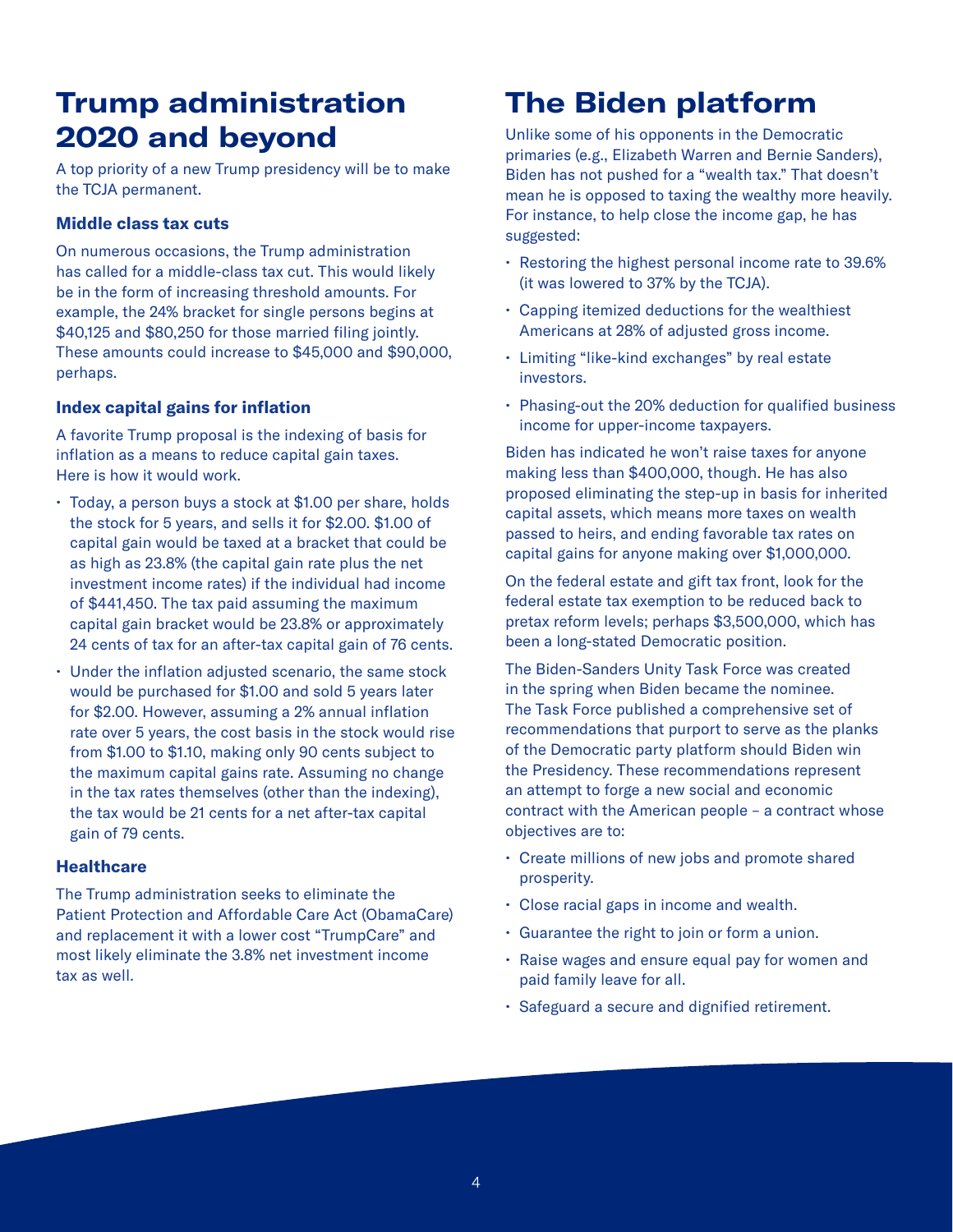The Democrats will likely also seek to secure universal health care, with the goal of providing all Americans with access to quality healthcare and affordable prescription drugs.

### **Healthcare**

Biden is in favor of:

- Expanding availability of the Affordable Care Act marketplace, even outside the normal enrollment system, to make it easier for people to buy coverage.
- Medicare eligibility at 60, instead of the current 65 years of age.
- A "platinum level" public healthcare plan with low fees and no deductibles.
- Automatic enrollment for low-income people in the public healthcare system at no cost to them.
- Free testing, vaccination and treatment for COVID-19.

### **Planning opportunities**

Currently, there are exceptional "once-in-a-lifetime" opportunities that exist for long-term planning. The combination of historically low interest rates and high lifetime gift and estate tax exemption rates offer a wealth of opportunities. The large gift opportunities and planning techniques enhanced by today's environment include:

- Planning with discounted property techniques, such as Grantor Retained Annuity Trusts (GRATs)
- Charitable Lead Trusts
- Sales to Defective Grantor Trusts
- Private and Commercial Financing
- Collateral Assignment Split Dollar

In the business context, it might make sense to review any loans currently in place between a business and either owners or key employees. Additionally, a variety of executive benefit approaches might make sense in this low interest rate environment.

Even if your clients are not concerned about estate taxes today, they may be in the future. Therefore, some of these techniques might make sense to explore now, ahead of any potential changes.

All this could easily change in the next year, based on the election results but also driven by federal and state deficits, inflation and their effects on interest rates.

### **Possible scenarios**

### Scenario 1

A clear-cut Republican victory (i.e. Trump-Pence re-elected with a Republican sweep of the House and Senate) would most likely mean lower personal, payroll, income, capital gains, estate, gift and generation skipping taxes, less governmental regulations, little individual and non-employer based healthcare at the federal level, potentially continued stock market growth and a strong America First agenda. It will also likely mean completion of the border wall and high federal deficits if GDP growth projections are not met.

### Scenario 2

A clear-cut Democratic victory (i.e.: Biden-Harris elected coupled with a Democratic House and Senate) would most likely mean higher personal, payroll, income, capital gains, estate, gift and generation skipping, corporate taxes, greater governmental regulations, stronger "Biden Care" or modifications to the Affordable Care Act, elements of the Green New Deal, and potentially lower federal deficits. Interest rates could rise sharply as government spending on healthcare, unemployment and criminal reform could require significantly more treasury and Federal Reserve involvement. Lower GDP growth projections may be the norm. Stock market growth could be slower if government bond rates and yields increase. If Biden-Harris wins, the current estate and gift tax applicable exclusion amount of \$11,580,000 with a rate of 40% will likely be significantly changed, potentially exposing many more families to estate taxes.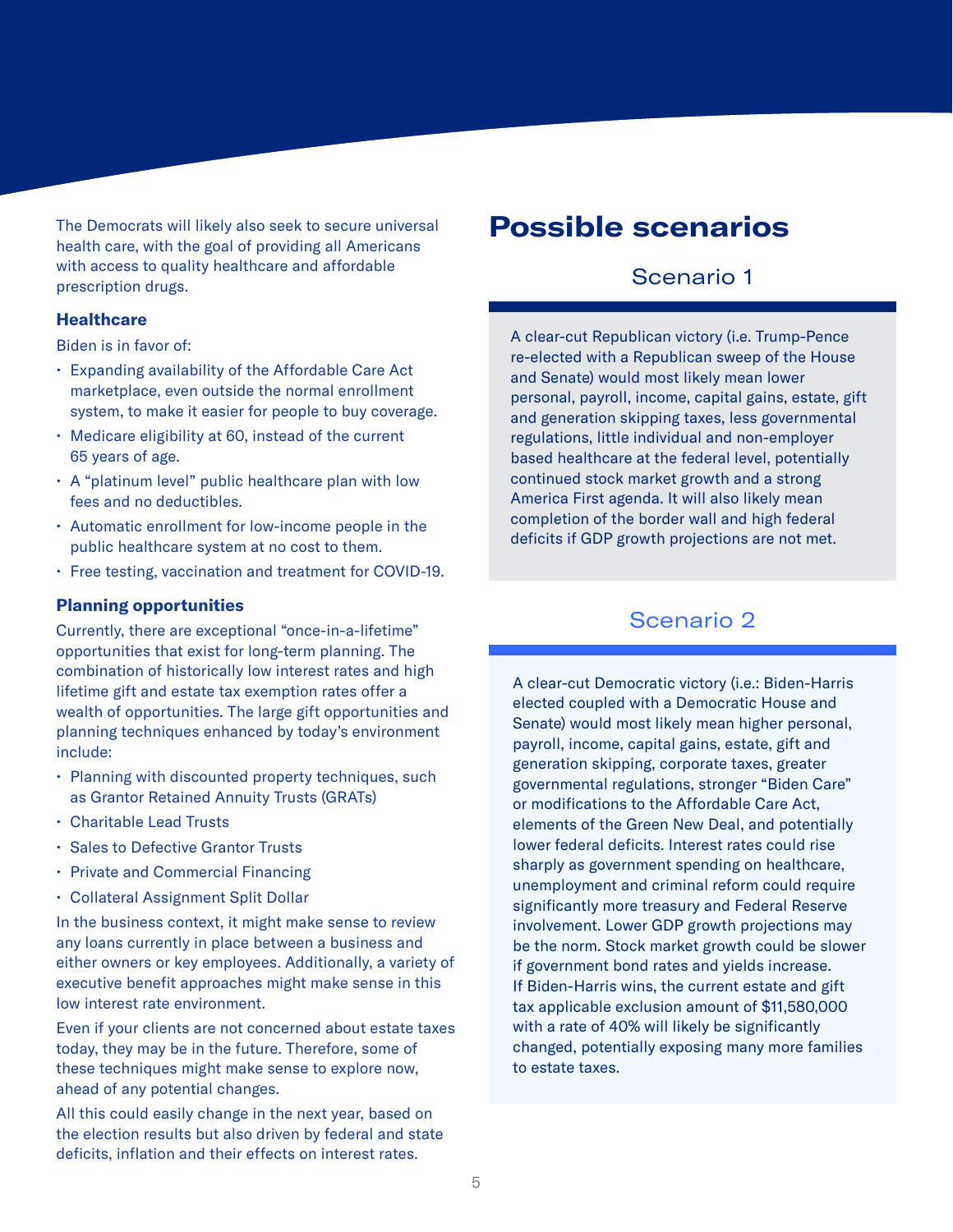If power is split between Republicans and Democrats as exists currently - President (R), Senate (R ), House (D) or President (D), Senate ( R), House (D) - look for higher taxes overall as the Democratic-led House will look for ways to reduce the close to \$300 trillion deficit generated by the CARES ACT of 2020 and related bills.

For either party:

- Inflation may be an issue for ANY incoming President as the Coronavirus pandemic has wiped out many small businesses, resulting in less price competition.
- Most businesses that utilized the PPP and other governmental programs to stay in business will have to recoup over two quarters of lost profits.
- Interest rates may rise slightly as they are at or near an all-time low.

### **Why life insurance makes sense now**

With higher income taxes, concepts such as life insurance as a retirement supplement should be considered as an alternative income tax-free retirement investment. Tax deferred vehicles such as annuities will also likely become more popular with a potentially increasing income tax burden.

With today's historically low interest rates, high exemptions and the strong potential for political change and increased taxes, today might be the time to discuss planning – even ahead of the November results. We do know the Treasury has indicated that they'll honor gifts made today even if the lifetime exemption and tax rates change in the future, something known as "No Clawback." Equitable offers valuable resources to support client-conversations:

- [Planning in a Low Interest Rate Environment](https://cm.equitable.com/res/prd/GE-2993152.pdf)
- [Funding Options for High Net Worth Clients](https://cm.equitable.com/res/prd/IU-2959787.pdf)
- [eNotice](https://cm.equitable.com/res/prd/IU-3086751.pdf) on the Clawback
- Using the [Section 7702 Tax Wrapper](https://cm.equitable.com/res/prd/GE-2996260.pdf) Offered by Life Insurance to Enhance Retirement Income

### **Conclusion**

The differences between the two Presidential candidates are significant. The direction of the country, after November, will not only be dependent on who wins the Presidency, the House of Representatives and the Senate, but ultimately on the state of the world economy, the status of the COVID-19 pandemic and vaccine developments. The following chart summarizes the current law and the candidates' positions.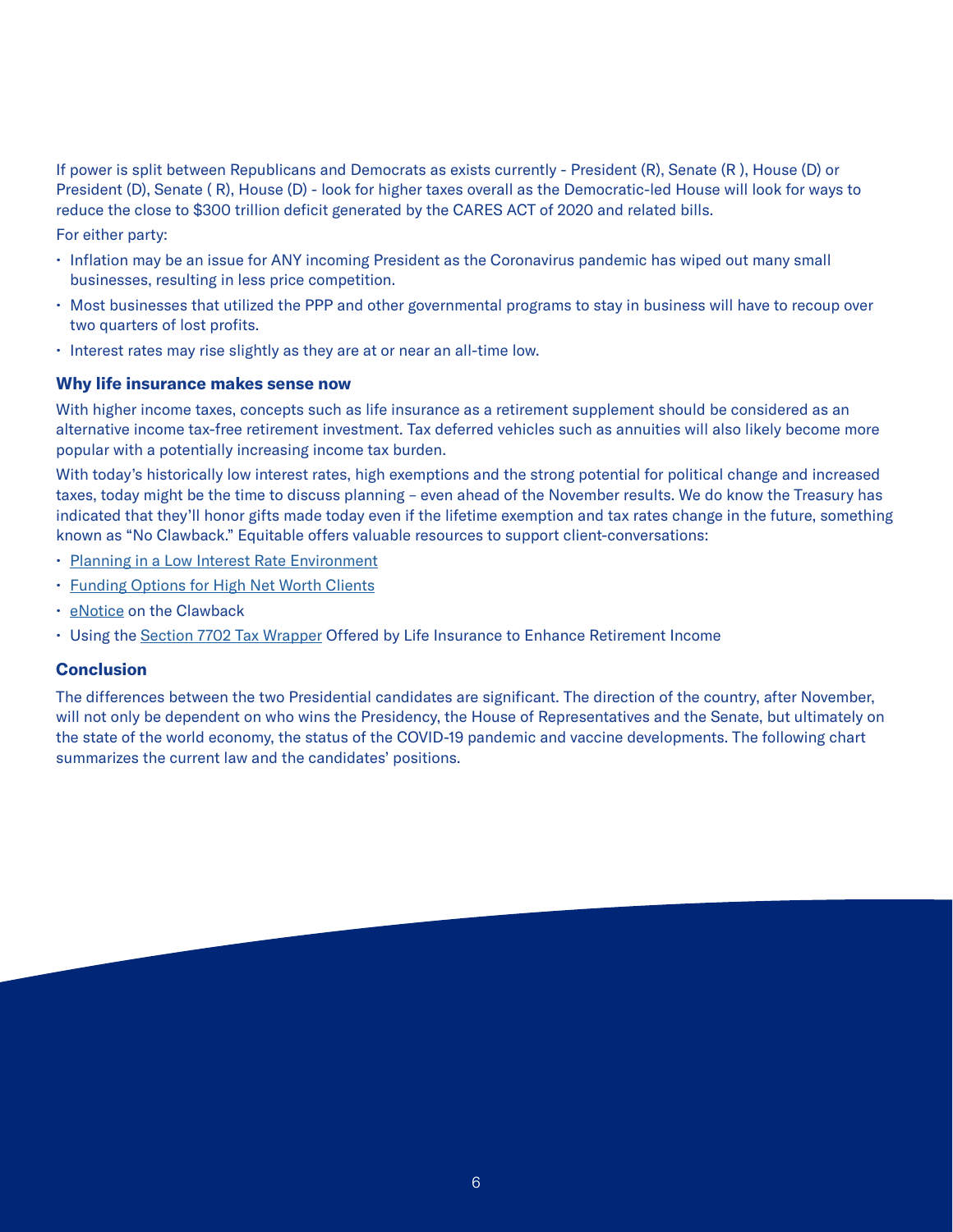## **Individual Taxes**

Seven tax brackets TCJA 2017 applicable to tax years beginning after Dec. 31, 2017, and before Jan. 1, 2026.

Top Brackets - 37%\$ starts at \$518,400 Single, \$622,050 MFJ

10%, 12%, 22%, 24%, 35% and 37%

35% starts at \$207,300 Single, \$414,700 MFJ

### **Current Law Conald Trump State Biden**

2025

Considering 10% middle class tax cut. Extend 2017 TCJA provisions past

Increase top rate to 39.6%.

Taxpayers making more than \$400,000 would see taxes increase.

Return to Obama/Clinton marginal levels.

|                                                                                                                                                                                                                                                        | <b>Capital Gains, Dividends and Related Taxes</b> |                                                                                                                                                                                                 |
|--------------------------------------------------------------------------------------------------------------------------------------------------------------------------------------------------------------------------------------------------------|---------------------------------------------------|-------------------------------------------------------------------------------------------------------------------------------------------------------------------------------------------------|
| 0, 15%, 20% - Rates for Capital Gains<br>0% - 10% - 12% brackets, 15% 12%                                                                                                                                                                              | Index capital to Inflation.                       | <b>Ordinary Income Tax Rates for</b><br>Income over \$1,000,000 39.6%.                                                                                                                          |
| to 37%, 20% \$441,450 Single,<br>\$496,600 MFJ                                                                                                                                                                                                         |                                                   | Reform Opportunity Zones and<br><b>Opportunity Property Funds- NFPs</b>                                                                                                                         |
| 3.8% Net Investment Income Tax for<br>amounts of \$200,000 Single,<br>\$250,000 MFJ                                                                                                                                                                    |                                                   | must create a plan for new jobs in the<br>area, reviewed by the Department of<br>Treasury for clear social and<br>economic impact with detailed<br>reporting and community impact<br>statement. |
| Taxpayers may elect to defer<br>recognition of, from certain sales or<br>exchanges of property and avoid<br>recognition of future appreciation<br>related to, capital gain by investing<br>the gain in a qualified opportunity<br>property fund (QOF). |                                                   |                                                                                                                                                                                                 |

### **Wealth, Estate, Gift and Generation Skipping Tax**

No taxation on accumulation of wealth; IRS is required to assess the net worth of the wealthiest Americans when they pass away, to calculate estate tax liability.

Exemption amount \$11.58 million (for 2020 and index through 2025). Will revert to the prior \$5 million Unified Estate Exclusion (as indexed) starting 2026.

Most assets transferred at death get a basis step-up to fair market value for the recipient

### No wealth tax.

Unified Estate Tax Exclusion at \$11,580,000 per person, 40% on excess, Stepped up cost basis, no capital gain.

Capital gains tax on amounts over \$1,000,000, no stepped up basis. Estate tax exclusion limit as low as \$3,500,000, Rate as high as 70%.

Expand EITC to older workers. Expand dependent care credit to \$8,000.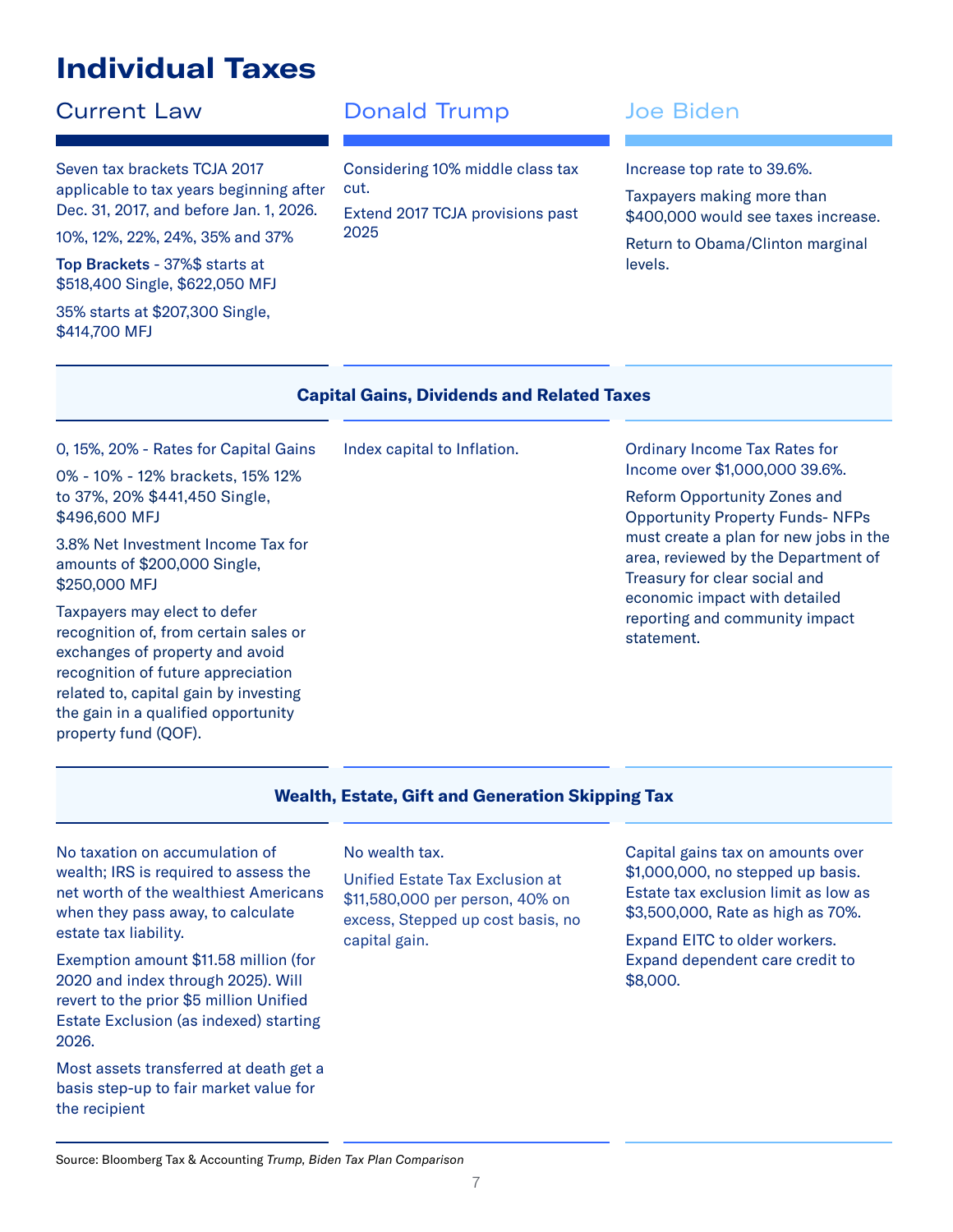**Current Law Conald Trump** Joe Biden

### **Earned Income Tax Credit**

The earned income tax credit (EITC) is a refundable personal credit available for any eligible individual who has a qualifying child for the tax years or any other eligible individual without children who satisfies certain conditions.

A taxpayer may claim a \$2,000 credit with respect to each qualifying child of the taxpayer and \$500 for nonqualifying children and other dependents.

The credit is phased out at higher incomes. A portion of the credit is refundable.

Fiscal Year 2021 Budget would extend 2017 TCJA provisions past 2025 and would require a valid Social Security Number for work in order to claim certain tax credits.

Families will get back as a tax credit as much as half of their spending on childcare for children under age 13, up to a total of \$8,000 for one child or \$16,000 for two or more children. The tax credit will be refundable and will explore ways to make it advanced. The full 50% reimbursement will be available to families making less than \$125,000 a year. All families making between \$125,000 and \$400,000 will receive a partial credit ensuring that in no case will they get less than they are eligible for today.

|                                                                                                                                                       | <b>State and Local Taxes (SALT) Cap</b> |                                                                                                                                     |
|-------------------------------------------------------------------------------------------------------------------------------------------------------|-----------------------------------------|-------------------------------------------------------------------------------------------------------------------------------------|
| Taxpayers are allowed to take eligible<br>deductions and credits against their<br>income tax liability.<br>The itemized deduction for State and Local | Would be retained.                      | Cap itemized deductions at 28%.<br>Plan would restore the Pease<br>exemption limitations for incomes<br>above \$400,000 and end the |
| Taxes (SALT) are capped at \$10,000.                                                                                                                  |                                         | SALT cap.                                                                                                                           |
|                                                                                                                                                       | <b>Transaction Tax</b>                  |                                                                                                                                     |
| There is no tax on entering into a financial<br>transaction such as buying or selling.                                                                | No plan.                                | Supports but no details.                                                                                                            |
| There is no tax on entering into a                                                                                                                    |                                         |                                                                                                                                     |
| financial transaction such as buying or<br>selling; Stocks, bonds and/or derivatives.                                                                 |                                         |                                                                                                                                     |
|                                                                                                                                                       | <b>Carried Interest</b>                 |                                                                                                                                     |
| Income that flows to the general partner of<br>a private investment fund, known as<br>carried interest, is taxed at lower capital<br>gains rates.     | Eliminates carried interest.            | Also eliminates carried interest.                                                                                                   |
| A three-year holding period requirement<br>for long-term capital gain and loss for<br>certain service based partnership<br>interests.                 |                                         |                                                                                                                                     |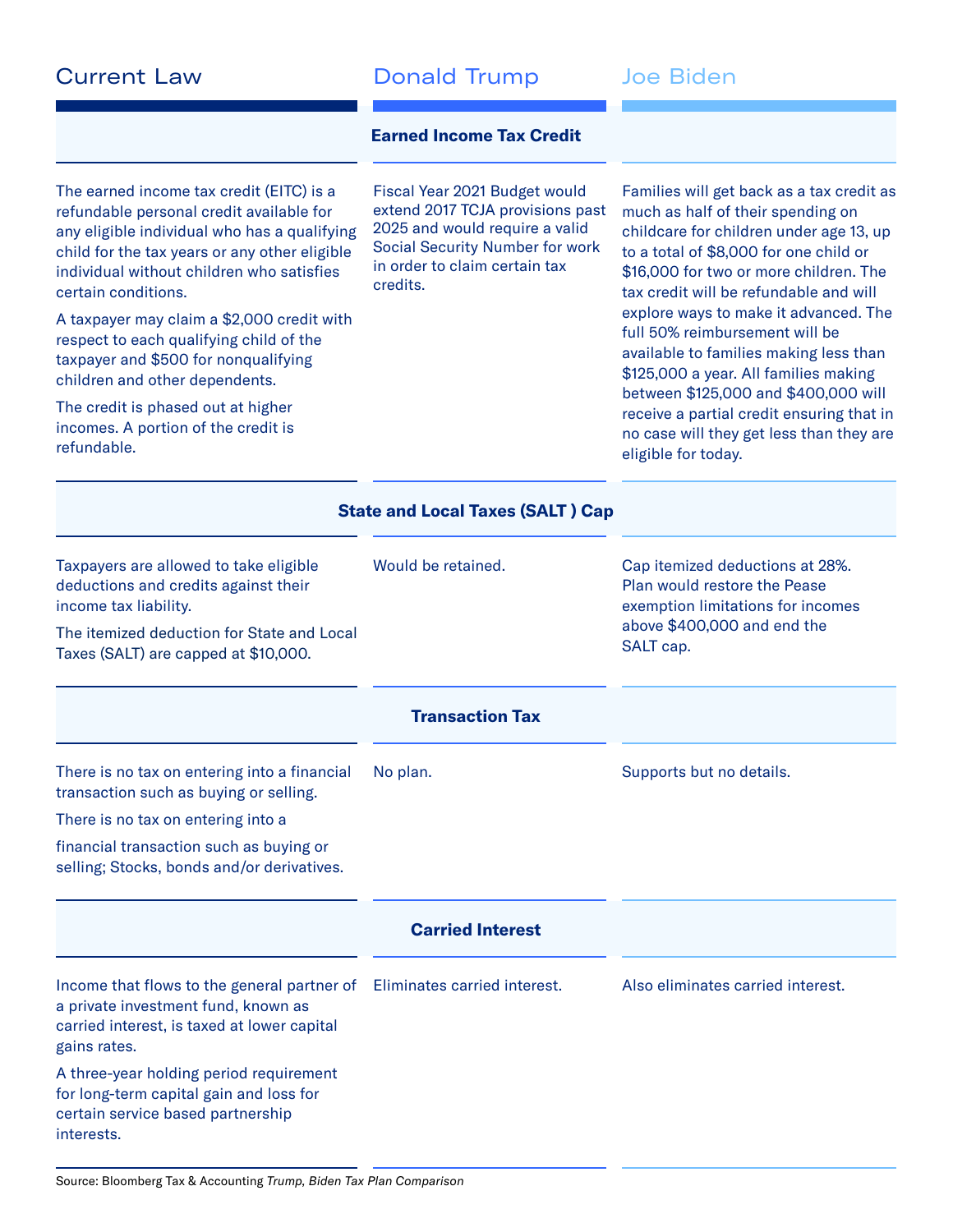| <b>Current Law</b> |  |
|--------------------|--|
|--------------------|--|

### Donald Trump Joe Biden

### **Employment/Social Security Tax**

Payroll tax applied on worker's wages up to \$137,700 for 2020. FICA tax of 12.4% split between employer and employee.

Most workers can contribute and get preferential tax treatment on up to \$19,500 annually in a 401(k) account (extra \$6,500 if age 50 or higher) in 2020.

Highly paid executives can contribute a limited amount in certain tax advantaged plans.

Would waive payroll taxes through the election to boost economy amidst Covid-19 pandemic.

End employers intentionally misclassifying their employees as independent contractors to avoid paying employment taxes. Would lift social security taxable wage base cap on high earners (taxpayers making more than \$400,000). Would raise the Social Security wage base and tax distributions of flow throughs equal to wage base inclusion (indexed for inflation).

Would create an "automatic 401(k)" for workers without access to pension or 401(k) plans.

### **Retirement Incentives**

Eligible employees can contribute a portion of their salary to a qualified retirement plan (401(k), 403(b), 457, etc.) it is not included income until withdrawn.

Penalties apply for early withdrawal prior to age 59 1/2.

Not all employers offer qualified retirement plans.

Minimum distributions required when taxpayer turns 72.

Extend the 2017 TCJA and 2019 Secure Act provisions to encourage retirement incentives and hardship withdrawals.

Would extend hardship withdrawals for survivors of domestic violence or sexual assault and allow penalty-free distributions for such persons. Would equalize the tax benefits of defined contribution plans across the income scale. Allow caregivers to make "catchup" contributions to retirement accounts, even if they're not earning income in the formal labor market. Offer tax credits to small businesses to offset much of the cost of starting or maintaining retirement plans.

### **Health Care and LTC**

Tax credits are available to lower income taxpayers to help pay premiums for purchasing health insurance in an Exchange under the Affordable Care Act (ACA).

Long-term care insurance premiums are eligible medical care expenses for purposes of the medical deduction.

Would repeal the Affordable Care Act. The TCJA effectively repealed the individual mandate by setting the penalty for not having health care at \$0.

Would eliminate the 400% income cap on tax credit eligibility for the premium tax credit.

Base tax credits on Gold plan (not Silver) Levels. Would impose a tax penalty on drug manufacturers that increase the costs of their brand, biotech, or abusively priced generic over the general inflation rate.

Terminate pharmaceutical corporations' tax deduction for advertisement spending.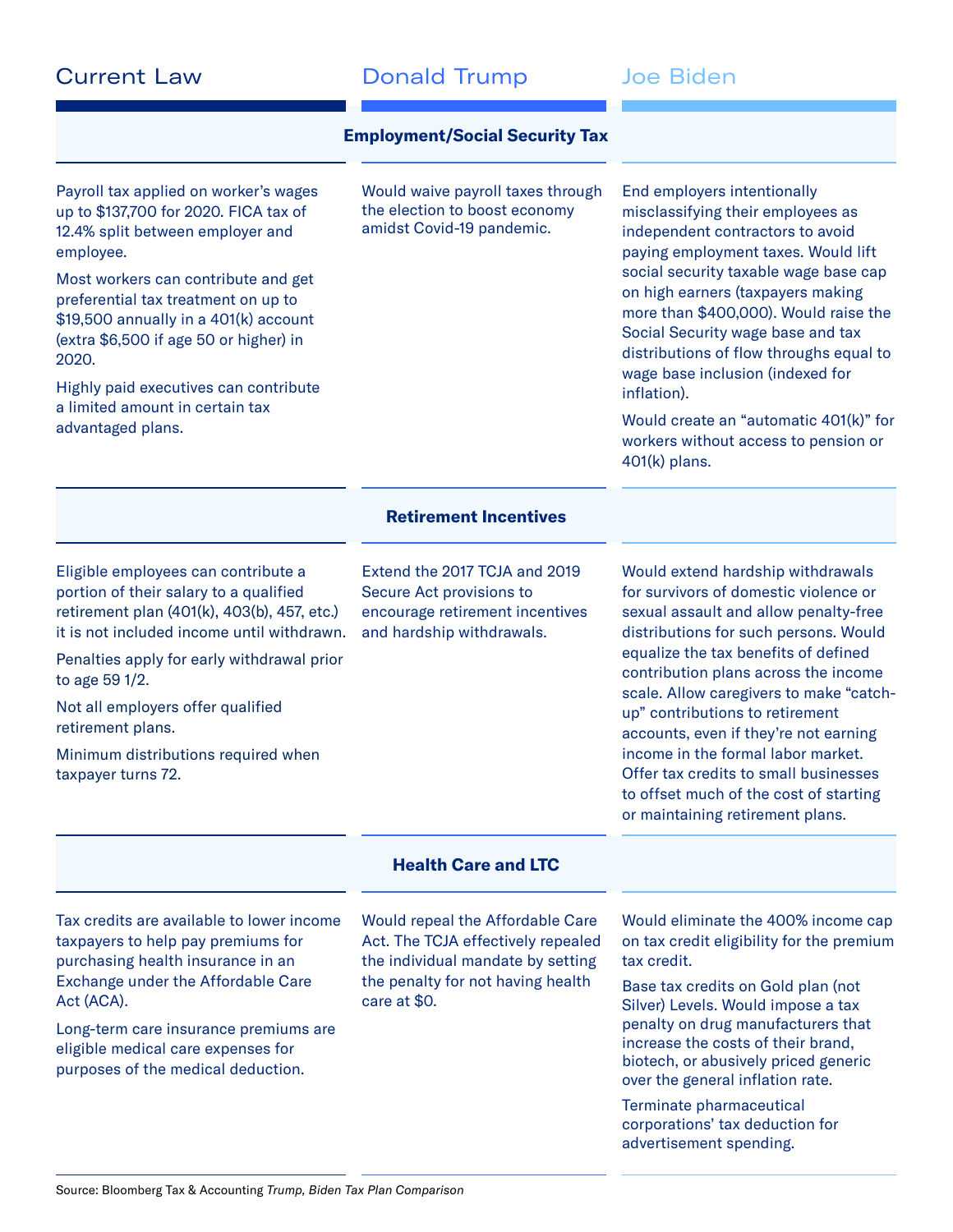| <b>Current Law</b> |  |
|--------------------|--|
|--------------------|--|

Donald Trump Joe Biden

| Taxpayers other than C corporations<br>generally are allowed to deduct 20% of<br>qualified business income (QBI) from<br>Sole Proprietorship, a partnership, S<br>corporation, as well as 20% of qualified<br>REIT dividends and qualified publicly<br>traded partnership income. | No change.                                                                 | End special qualifying rules, including<br>those for real estate investors. Limit<br>deduction to taxpayers making<br>\$400,000 and under.                                                                                                                                                                                                    |
|-----------------------------------------------------------------------------------------------------------------------------------------------------------------------------------------------------------------------------------------------------------------------------------|----------------------------------------------------------------------------|-----------------------------------------------------------------------------------------------------------------------------------------------------------------------------------------------------------------------------------------------------------------------------------------------------------------------------------------------|
|                                                                                                                                                                                                                                                                                   | <b>Alternative Minimum Tax</b>                                             |                                                                                                                                                                                                                                                                                                                                               |
| Currently: Permanently repealed for<br>C Corporations; repealed for individual<br>taxpayers (with certain limitations)<br>through December 31, 2025.                                                                                                                              | No change.                                                                 | Raise rate to 28% with 15% minimum<br>book tax on companies reporting more<br>than \$100 million in the US but paid<br>\$0 or negative federal income taxes.<br>Credit for foreign taxes paid and<br>carryovers allowed. Would reverse<br><b>TCJA</b> provisions overwhelmingly<br>benefiting corporations. No position<br>on individual AMT. |
|                                                                                                                                                                                                                                                                                   | <b>Corporate Tax Rates</b>                                                 |                                                                                                                                                                                                                                                                                                                                               |
| <b>Currently 21%</b>                                                                                                                                                                                                                                                              | No change.                                                                 | Raise rate to 28% with 15% minimum<br>book tax on companies reporting more<br>than \$100 million in the US but paid<br>\$0 or negative federal income taxes.<br>Credit for foreign taxes paid and<br>carryovers allowed.                                                                                                                      |
|                                                                                                                                                                                                                                                                                   |                                                                            | <b>Would reverse TCJA provisions</b><br>overwhelmingly benefiting<br>corporations.                                                                                                                                                                                                                                                            |
|                                                                                                                                                                                                                                                                                   | <b>Depreciation</b>                                                        |                                                                                                                                                                                                                                                                                                                                               |
| Taxpayers can take a depreciation<br>deduction as a mechanism for recovering<br>the capital invested in an asset. Eligible<br>property can be expensed entirely in the<br>first-year placed in service.                                                                           | Fiscal Year 2021 Budget would<br>extend 2017 TCJA provisions past<br>2025. | <b>Would reverse TCJA provisions</b><br>overwhelmingly benefiting<br>corporations.                                                                                                                                                                                                                                                            |